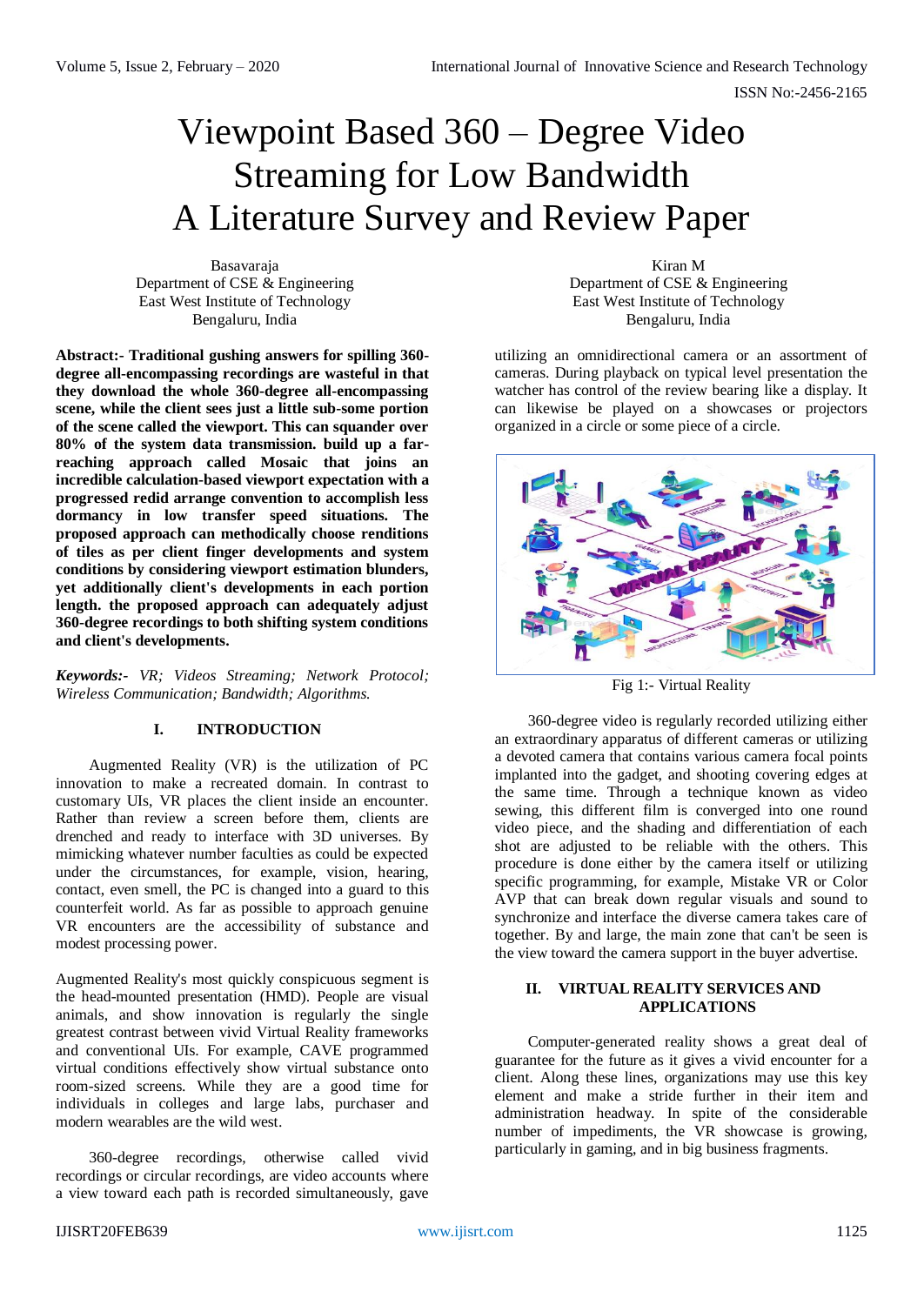- $\triangleright$  [Virtual Reality in the Military](https://www.vrs.org.uk/virtual-reality-military/)
- $\triangleright$  [Virtual Reality in the E](https://www.vrs.org.uk/virtual-reality-military/)ducation
- $\triangleright$  [Virtual Reality in the H](https://www.vrs.org.uk/virtual-reality-military/)ealth Care
- $\triangleright$  [Virtual Reality in the E](https://www.vrs.org.uk/virtual-reality-military/)ntertainment
- $\triangleright$  [Virtual Reality in the M](https://www.vrs.org.uk/virtual-reality-military/)edia

### **III. LITERATURE SURVEY AND REVIEW**

[1] This paper examines about the V-PSNR to build the Quality of Experience (QoE). Planned an ideal viewport-versatile 360-degree video gushing plan, which is to amplify Quality of Experience (QoE) by anticipating the client's viewport with a probabilistic model, prefetching video fragments into the support and supplanting some unbefitting sections. Right now, and smooth playback, high data transfer capacity usage, low viewport forecast blunder and high pinnacle signals-commotion proportion in the viewport (V-PSNR) can be acquired. [2] This paper talks about the viewport-self-ruling grouping that involves encoding the whole 360° video content using a projection, e.g., Equirectangular Projection or Cube map Projection, without considering any viewport bearing. Such techniques waste resources since content not being seen by the customer are encoded with a comparative visual consistency as the substance truly saw. The resulting class, the viewport-subordinate arrangement, relies upon strategies that contemplate viewport adaptivity. One system is to apply viewport-subordinate projections, wherein the roundabout 360° video is mapped onto a rectangular packaging with the goal that a specific viewport is mapped to an about a greater bit of the rectangular packaging than the rest of the substance. Another approach, as decided in MPEG OMAF, is to use tile-based spilling, with the 360° video being offered in a tiled manner at various objectives. Right now, customer can recuperate the tiles at different objectives with the objective that the significant standards tiles arrange its viewport.[3] Proposes another alteration approach for viewport-flexible spilling of 360-degree accounts over the Internet. The proposed approach can productively pick interpretations of tiles as shown by customer head improvements and framework conditions by considering viewport estimation botches, yet furthermore, customers head advancements in each part length. The preliminary outcomes show that the proposed approach can suitably alter 360-degree chronicles to both fluctuating framework conditions and customer's head advancements. Appeared differently in relation to existing philosophies, the proposed approach can improve the typical viewport quality by up to 3.8 dB and decrease the standard deviation of the viewport quality by up to 1.1 dB. Moreover, the impacts of the bit length and the help size are inspected. It is found that long bit ranges and colossal pad sizes impacts influence the shows of tile decision procedures. [4] This paper talks about how to unravel the creation method and limit methodology what's more, execute see port flexible transmission through Stitching Information to deal with the recently referenced issues all the while. [5] In this work, we propose to utilize fortification learning, specifically logical outlaws, to take care of this issue. The proposed arrangement handles the forecast in two phases: (1) discovery of development; (2) expectation of bearing. So as

to demonstrate its potential for VR administrations, the strategy was conveyed on a versatile tile-based VR gushing testbed, for benchmarking against a 3D direction extrapolation approach. Our outcomes demonstrated a critical improvement as far as expectation blunder contrasted with the benchmark. This diminished expectation blunder additionally brought about an upgrade on the apparent video quality.[6] this paper 360SRL, an improved ABR calculation utilizing Sequential RL (360SRL). Right off the bat, we decrease the choice space of 360SRL from exponential to direct by presenting a consecutive ABR choice structure, in this manner making it plausible to be utilized with RL. Also, rather than depending on exact transmission capacity forecasts, 360SRL figures out how to settle on ABR choices exclusively through perceptions of the subsequent QoE execution of past choices. At long last, we contrast 360SRL with cutting edge ABR calculations utilizing follow driven investigations. The trial results show that 360SRL outflanks best in class calculations with around 12% improvement in normal QoE. [7] In this paper, we present difficulties of 360\_ video spilling frameworks, give a diagram of existing methodologies for 360-video gushing, and layout look into circumstances empowered by 360\_ video. We center around the information model for 360-video and the various difficulties and approaches of making, circulating, and showing 360\_ video content, including 360\_ video recording, stockpiling, conveyance, edge conveyance, and nature of-experience assessment. Also, we distinguish significant research openings regarding effective capacity, convenient circulation, and sans cybersickness customized survey of 360 videos.[8] This paper proposes various desire models subject to two unmistakable FoV depictions: one using FoV center headings and another using equirectangular heatmaps that address the FoV center spreads. Expansive evaluations with two open datasets show that the proposed models can basically defeat benchmark models, and other customers' FoVs are valuable for improving long stretch gauges. [9] proposes a perfect spatial-common smoothness approach under a restricted framework for tile-based flexible spouting. The bitrates of tiles are settled preferably, focusing on boosting the general quality while constraining the spatial and transient quality assortment.

# **IV. EXISTING AND PROPOSED SYSTEM**

# *A. Existing System*

The existing video streaming ecosystem delivers the full 360-degree scene, while the user views only part of the scene at a given time, called viewport. A viewport is about 900 - 1200 horizontally, 900 vertically, less than 20% of the full 360-degree scene. This amounts to a significant wastage of network bandwidth by fetching bits that are never used in actual viewing.

# *B. Disadvantages of Existing System*

 $\triangleright$  Requires high transmission capacity in any event 80-100 MBPS speed, in a roundabout way bring about more expense to have such association.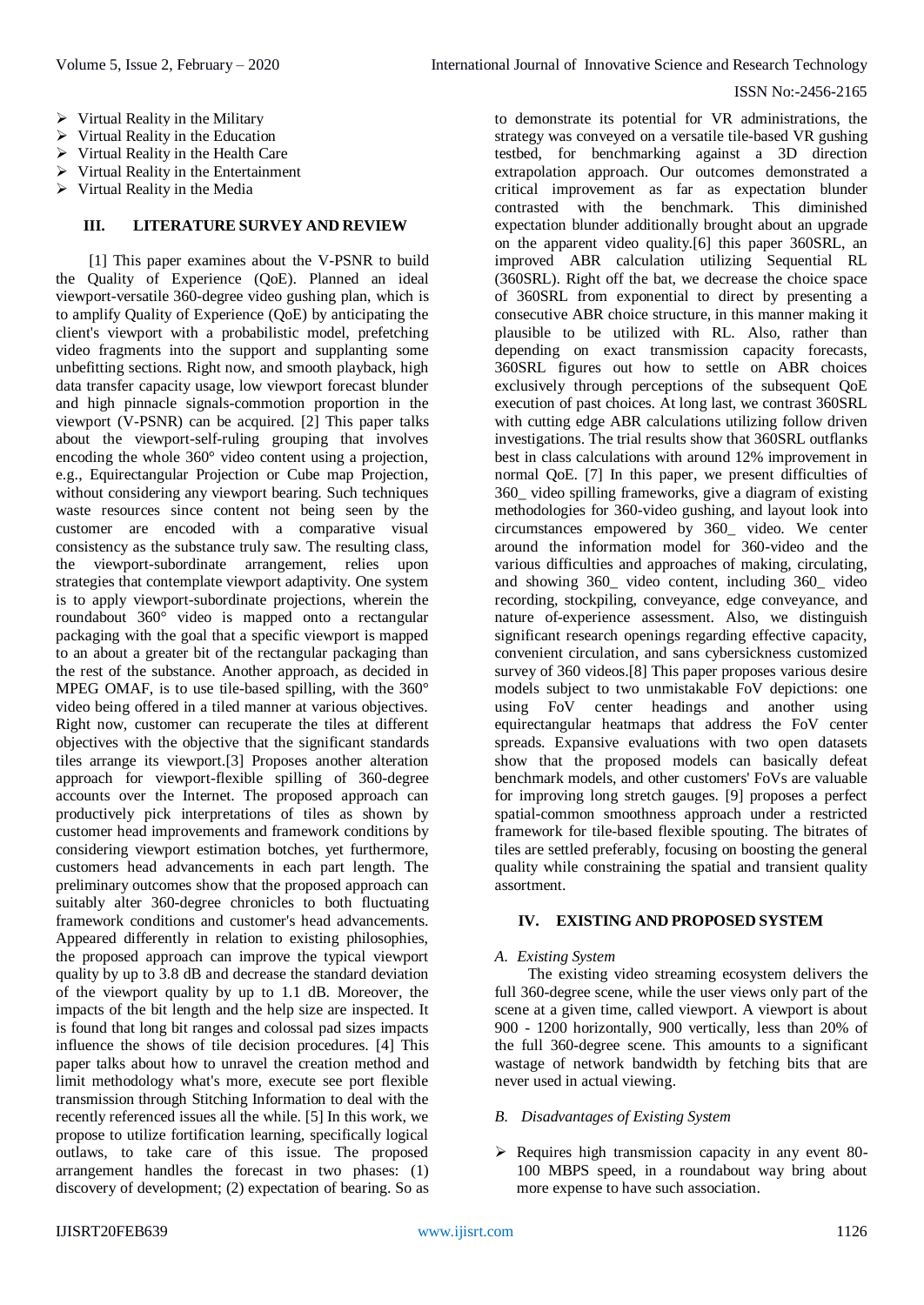- $\triangleright$  Require a devoted line, for example, rented line to ensure the Quality of Experience, rented lines are 10X costlier than typical broadband associations
- $\triangleright$  End up spilling pointless video outlines and viewports, however they are not being seen, which my trade off in quality.

## *C. Proposed System*

Proposed framework will assist with conquering the jug necks in 360 video spilling by gushing just the necessary bit of the video dependent on client's development and utilizing altered convention.

## *D. Methodology*

In the Proposed framework a video gushing framework that gets just the data identified with the viewport and no more require to stream total 360-degree video, just required part or segment of video can be anticipated or chose dependent on the client's development or viewport by utilizing propelled calculations. The standard conventions like HTTP Live Streaming (HLS) or Real Time Messaging Protocol (RTMP is the best and broadly utilized video spilling innovation) since these convey part of header substance, a tweaked convention which is advanced to convey less header substance to spare data transmission and conquer issues like inertness, which assists with gushing the video over low transfer speed associations.



Fig 2:- Solution Design

# *E. Modules*

Source Receiver Module: This module uses the standard functions to read the equirectangular encoded MP4 or .TS files from the server into ring buffer.



Fig 3:- Ring buffer

Augmenting and decrementing the roundabout cradle address pointers is cultivated in programming utilizing the accompanying modulus equations:

$$
\boxed{\text{Inc\_add\_1} = (\text{add} + 1) \% \text{ Len}}
$$

$$
Dec\_add\_one = (add + Len - 1) \% Len
$$

*Projection Module*: Projection manager uses gyroscope sensors and rotation vectors to capture the coordinates of user's movements and pass it to the decoder for required videos portion.

| Rotation Matrix:                                                                                                                                                   |     |     |
|--------------------------------------------------------------------------------------------------------------------------------------------------------------------|-----|-----|
| $Rv = \begin{bmatrix} \cos\theta & -\sin\theta \\ \sin\theta & \cos\theta \\ X & \cos\theta & -Y \sin\theta \end{bmatrix} \begin{bmatrix} X \\ Y \end{bmatrix}$ \n | $Y$ | $Y$ |
| $Y \sin\theta + Y \cos\theta$                                                                                                                                      |     |     |

*Decoder Module*: Decoder module will decode the encoded video by using H,264 codec technique which uses PSNR algorithm for the decoding functionalities

*Re-Encoder Module*: Re-encoder module will collect the video portion from projection and encode it again to send it to the player to play the video.

Re-encoder also uses the H.264 codec to compress or zip the video, basically it reduces the videos size to its 1/8.

*Protocol Module*: Protocol module deletes the redundant header from the packet by using rule-based algorithms to reduce the burden on bandwidth, TCP stream protocol is being used.

- *F. Advantages of Proposed System*
- $\triangleright$  High Quality of Experience constantly, since just required part will be spilled dependent on client's developments and furthermore redid convention assists with defeating low inertness issues
- $\triangleright$  Works adequately with customary broadbands and does requires top of the line quick devoted recorded lines
- $\triangleright$  Cost viable since it utilizes typical broadband association administrations to stream the necessary piece of video
- $\triangleright$  It can support Education, advanced promoting, amusement and e-trade part business divisions to embrace 360-degree recordings to upgrade students or clients experience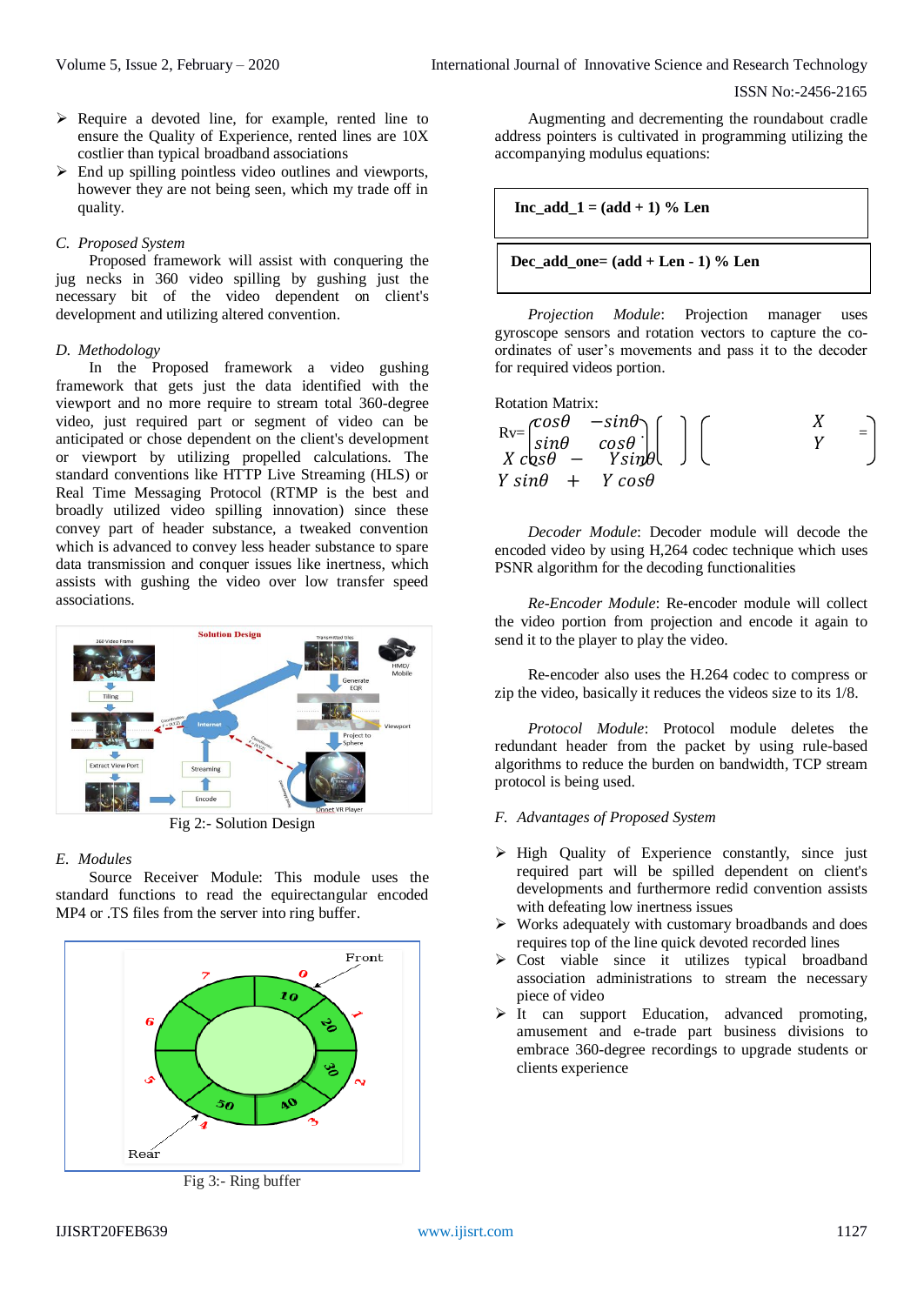# **V. REQUIREMENTS SPECIFICATION**

- *Components*
- NVIDIA GPU
- HMD or MOBILE
- 8 GB RAM
- 360- DEGREE CAMERA
- CONNECTING CABLE/DEVICE
- *Software Requirements*
- WINDOWS 10
- VISUAL STUDIO
- **MOTT**
- RAPID JSON
- ECLIPSE IDE
- JAVA

# *A. NVIDIA GPU*

It structures designs handling units (GPUs) for the gaming and expert markets, just as framework on a chip units (SoCs) for the portable registering and car advertise. It's essential GPU product offering, marked "GeForce", is in direct challenge with Advanced Micro Devices' (AMD) "Radeon" items.

A GPU, or designs preparing unit, is utilized fundamentally for 3D applications. It is a solitary chip processor that makes lighting impacts and changes protests each time a 3D scene is redrawn. These are scientifically concentrated errands, which in any case, would put a serious strain on the CPU.

The illustrations card is the equipment in general, while the GPU is a chip, some portion of the designs card or a locally available comparative, which means "Illustrations Processing Unit". Illustrations card is the bit of equipment that is capable of delivering yield to screen.

The process using the Radio - Frequency spectrum for Transmitting and Receiving Voice, Data and Video signals by which information(s) are shared is known as Wireless Communication.

# *B. HMD Device*

Head mounted gadget (HMD) Short for head-mounted presentation, a headset utilized with computer generated reality frameworks. A HMD can be a couple of goggles or a full protective cap. Before each eye is a small screen.

A head-mounted presentation (HMD) is a showcase gadget, worn on the head or as a major aspect of a cap (See Helmet-mounted showcase for flying applications), that has a little showcase optic before one (monocular HMD) or each eye (binocular HMD). A HMD has numerous utilizations including gaming, avionics, building, and medication. Head-mounted Displays are the essential parts of augmented reality headsets. There is additionally an optical head-mounted showcase (OHMD), which is a wearable presentation that can reflect anticipated pictures and permits a client to see through it.

# *C. 360 – Degree Camera*

An omnidirectional camera (from "Omni", which implies all), in any case called 360-degree camera, is a camera having a field of view that covers generally the entire circle or perhaps a full circle in the level plane. Omnidirectional cameras are noteworthy in locales where tremendous visual field consideration is required, for instance, altogether incorporating photography and mechanical innovation.

A camera usually has a field of view that ranges from two or three degrees to, presumably, 180°. This suggests it gets, likely, light falling onto the camera purpose of combination through portion of the globe. Curiously, an ideal omnidirectional camera gets light from all headings falling onto the purpose of assembly, covering a round trip. Before long, regardless, most omnidirectional cameras spread just about the round trip and various cameras which are suggested as omnidirectional spread just around a portion of the globe, or the full 360° along the equator of the circle yet notwithstanding the top and base of the circle. For the circumstance that they spread the round trip, the got light shafts don't cross absolutely in a single purpose of combination.

# *D. MQTT*

(MQ Telemetry Transport) is an open OASIS and ISO standard (ISO/IEC PRF 20922) lightweight, distribute buy in arrange convention that transports messages between gadgets. The convention ordinarily runs over TCP/IP; in any case, any system convention that gives requested, lossless, bi-directional associations can bolster MQTT. It is intended for associations with remote areas where a "little code impression" is required or the system data transfer capacity is constrained.

# **VI. APPLICATIONS**

- $\triangleright$  The use can be diminished up, as it were, for organization.
- $\triangleright$  Can be executed in low data transmission associations
- $\triangleright$  The zones where client experience can be advanced in computerized and web based business advertising
- $\triangleright$  Can be executed in NEWS
- $\triangleright$  Travel and Tourism can be successfully utilized this application
- $\triangleright$  Can be utilized in training division to instruct successfully

## **VII. CONCLUSION**

The current video gushing biological system conveys the full 360-degree scene, this adds up to a critical wastage of system transmission capacity by getting bits that is never utilized in real review

Existing framework. Proposing a low-defer framework for viewport-versatile spilling of 360-degree recordings. Proposed approach chooses the bit or part of video dependent on client developments during each portion span by utilizing propelled calculation. structured